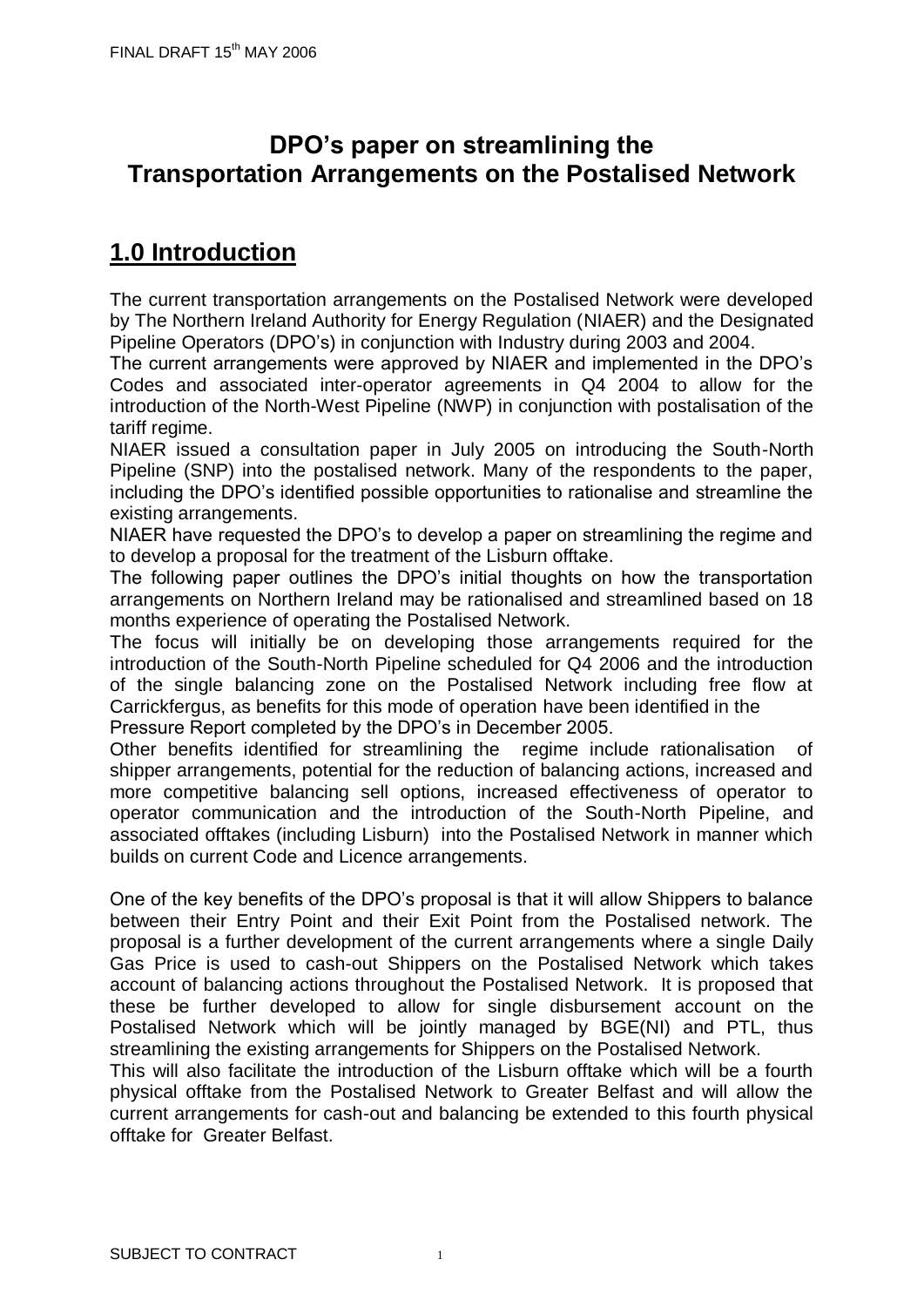# **2.0 Capacity**

### **Capacity booking on the Postalised Transmission Network for the Phoenix Distribution Network in Greater Belfast**

Currently for gas offtaken into the Phoenix Distribution Network to Greater Belfast, Transmission capacity bookings are required on the SNIP Pipeline under the PTL Code and on the PTP under the Phoenix Transmission Code.

To enable gas to flow to the Lisburn offtake into the Phoenix Distribution Network from SNP, a capacity booking will also be required on the NWP and SNP under the BGE(NI) Transmission Code.

### **Booking of the capacity**

Under the NIAER approved Distribution transportation arrangements for Belfast Phoenix Distribution book and hold Transmission capacity on the Postalised Network on behalf of all PS Gas Suppliers wishing to ship gas through its Distribution Network. It is proposed to extend this arrangement to include capacity required under the BGE(NI) Code in addition to that already booked under the PTL and Phoenix Transmission Code This is consistent with the current regime on the SNIP pipeline where Phoenix Distribution holds the necessary capacity for all PS Gas Suppliers supplying consumers in the Greater Belfast area. This capacity booking method undertaken by Phoenix Distribution was at Ofreg's request, as it was believed that this method supported the introduction of supply competition in the Phoenix Distribution area.

Under the current PTL regime a Shipper on the SNIP pipeline can only secure capacity for a minimum period of 12 months. Under the Phoenix Distribution code a consumer can change supplier with 15 Business days notice. The Shipper who is currently supplying this consumer would then be left with capacity it no longer required and the new Supplier would need to book additional capacity.

With Phoenix Distribution holding the necessary capacity the hoarding and the unnecessary double booking of capacity is prevented.

#### **Implications for Phoenix Distribution**

Phoenix Distribution would need to accede to the BGE (NI) Transmission Code and book and hold Capacity for the Lisburn offtake from SNP.

PS Gas Suppliers Shipping gas to the Phoenix Distribution Network who currently accede to the PTL and Phoenix Transmission Code, would also need to accede to the BGE(NI) Transmission Code.

Phoenix Distribution would pass the costs associated with Transmission Capacity on the Postalised Network to the relevant PS Gas Suppliers in Belfast based on a commodity pro rata basis.

### **Level of capacity required**

The actual level of capacity required to be booked at the Lisburn offtake will be difficult for Phoenix Distribution to determine as this offtake will be used to manage Network constraints, help maintain the necessary pressures on the Distribution Network and manage consumer demand on a daily basis. The actual capacity booked is likely to be a nominal figure in year 1 which becomes more accurate after several years offtake at Lisburn.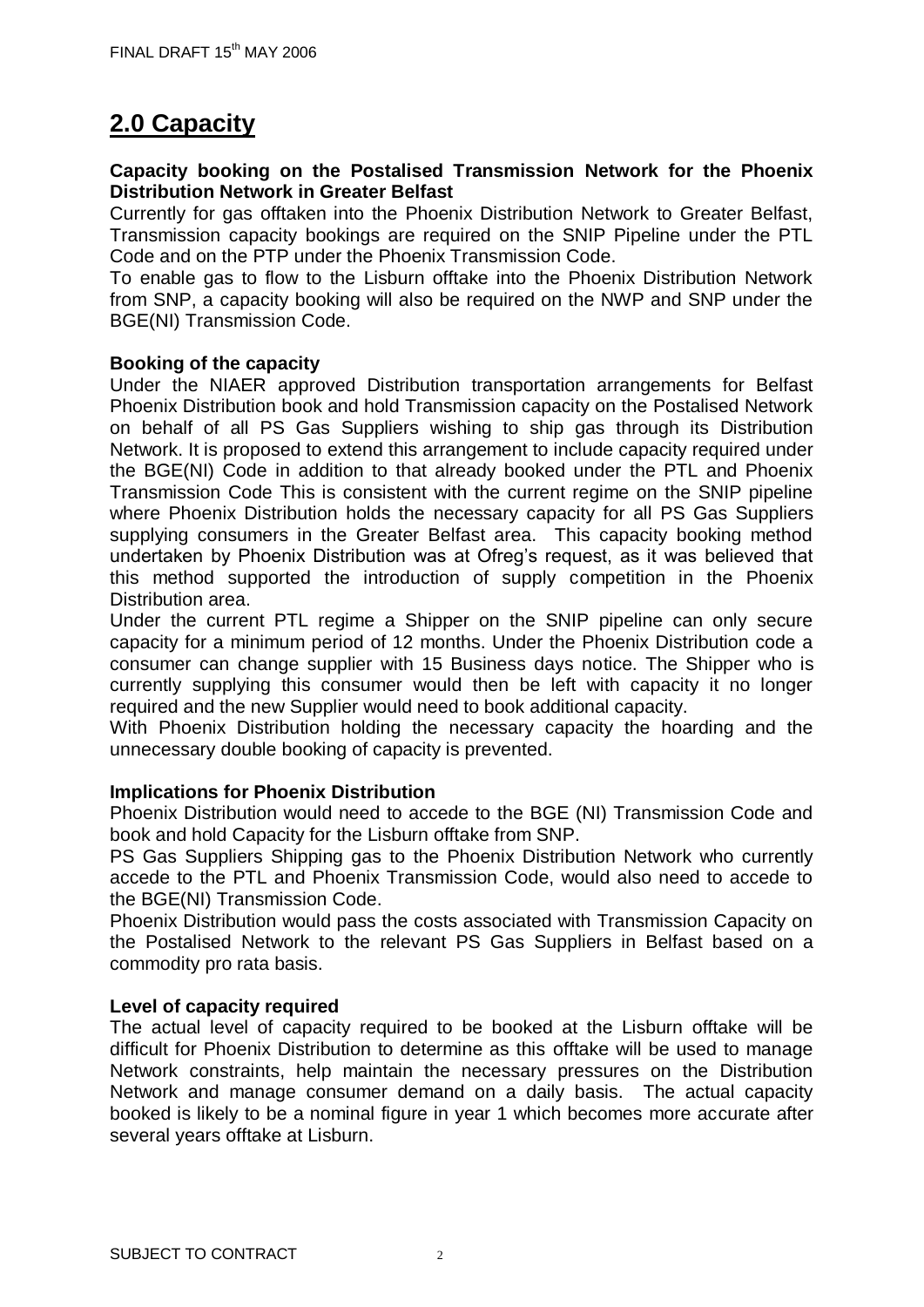### **Issues for Phoenix Distribution**

Capacity overrun charges are not currently included in the Postalised Network Transmission Codes, therefore the risk of Shippers being exposed to PS Code charges for offtaking gas in excess of booked capacity does not exist. The DPO's propose that if Capacity Overrun charges are introduced on the Postalised Network in the future, offtakes to a Distribution Network should be looked at on an aggregate basis.

Phoenix Distribution would need to be certain that if any overrun charges were applicable in the future that these charges could be passed on to Gas Suppliers.

### **Postalised Transmission Capacity Charges**

As Phoenix Distribution would exit the postalised Network at both Phoenix Exit Point 1 and at the Lisburn Offtake on the South North pipeline it will be required to pay two sets of capacity charges to two DPOs, one to Phoenix Transmission and the second to BGE (NI), however Phoenix Distribution would not be required to pay twice for capacity on the Postalised Network

The following example illustrates the methodology for paying for capacity proposed: -

- Phoenix Distribution hold 90 units at Phoenix Exit Point No. 1 under the PTL Code and Phoenix Transmission Code
- Phoenix Distribution hold 10 units at Phoenix Exit Point No. 2 under PTL Code and Phoenix Transmission Code
- Phoenix Distribution hold 10 units at the Lisburn Offtake under the BGE(NI)Transmission Code
- Phoenix Distribution will be invoiced 90 units (100-10) by Phoenix Transmission
- Phoenix Distribution will be invoiced 10 units by BGE (NI) Transmission

Therefore aggregated payments equal to 100 units, which is the total transmission capacity required even though it is off three separate pipelines and booked under three Codes.

Phoenix Distribution will pass these postalised transmission capacity charges on to the relevant Shippers/PS gas Suppliers pro rata to the total aggregated amount of gas flow at all four Greater Belfast offtakes.

### **How does this impact on capacity held by Phoenix Distribution on the Phoenix Transmission pipeline**

Under the terms of the Phoenix Transmission Network Code a Shipper is deemed to hold the same capacity on the Phoenix Transmission System as that held on the PTL System Therefore Phoenix Distribution holds the same level of capacity on SNIP and the Phoenix Transmission Network.

Phoenix Distribution still needs to hold the same capacity on Phoenix's Transmission pipeline however Phoenix Transmission is not obliged to invoice Phoenix Distribution for transit Capacity as per 2A.2.2.5 of the Licence.

### **Postalised Transmission Commodity Charges**

Phoenix Transmission currently invoices postalised commodity charges based on commodity allocations at Distribution level.

For example, if Supplier 1 is allocated 90% of the total gas throughput by Phoenix Distribution then Phoenix Transmission will charge 90% of the postalised commodity charges to Supplier 1.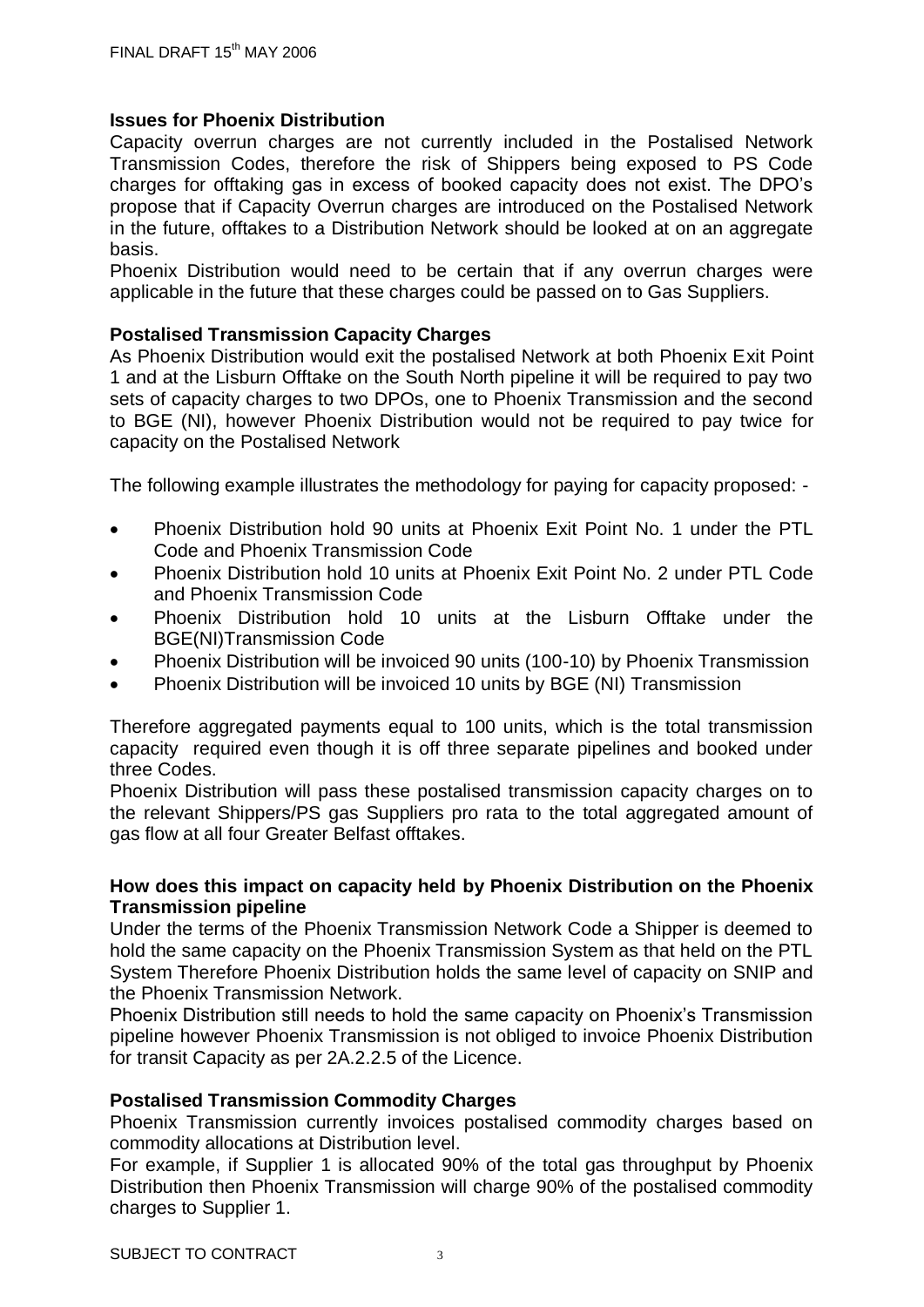With the introduction of the Lisburn offtake Suppliers in Belfast will accede to the BGE(NI) Network Code. Under the current Licence and Code arrangements BGE (NI) would raise the necessary invoices for both capacity and commodity at the Lisburn offtake from SNP. As it will not be possible to determine allocations by individual Supplier at the Lisburn offtake it is proposed that Phoenix Transmission would invoice all postalised commodity charges to PS Gas Suppliers based on total aggregated flows at the four Greater Belfast offtakes.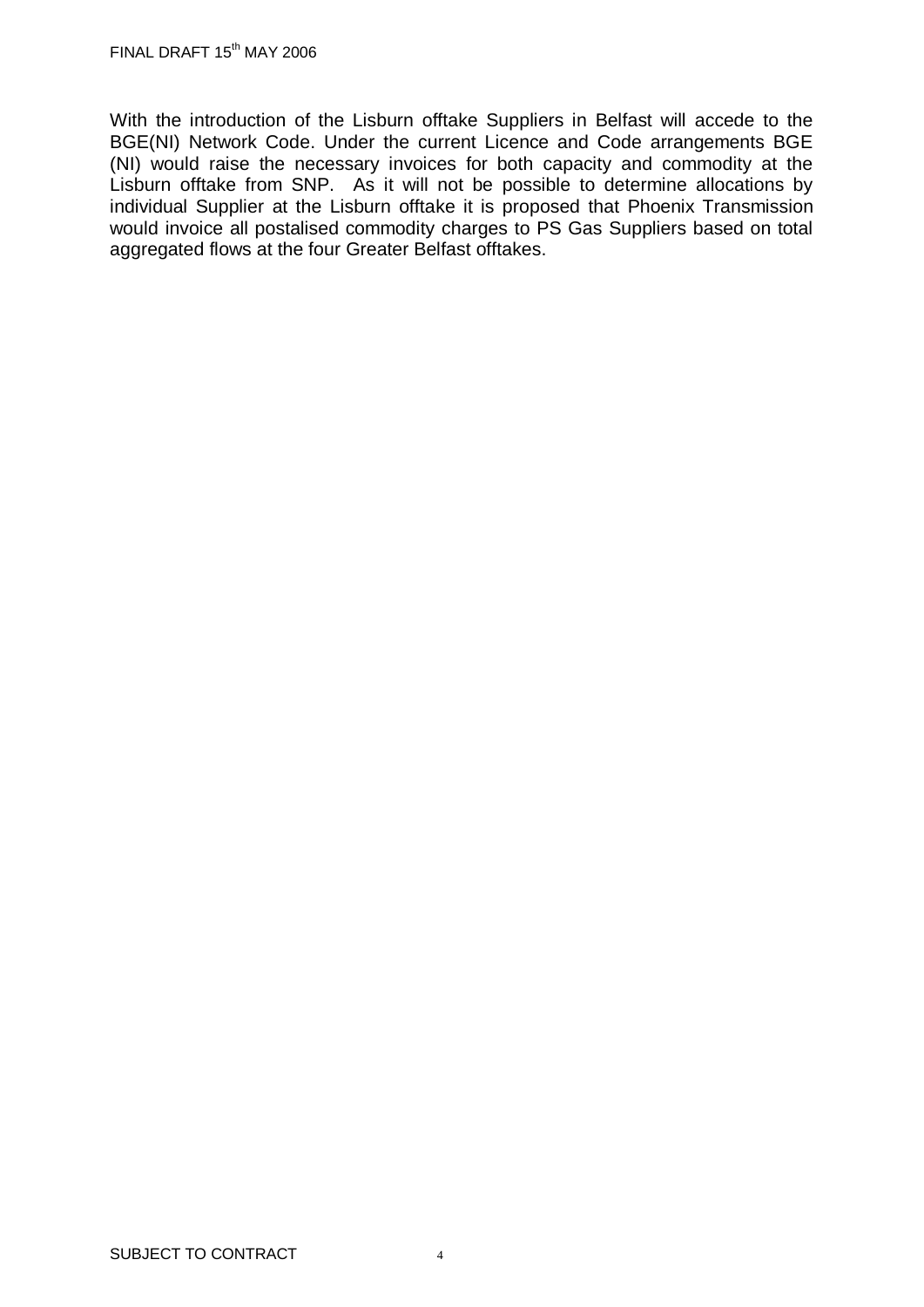# **3.0 Nominations**

### **Current Nomination Arrangements**

- NWP/SNP Shippers nominate an end of day quantity and profile to BGE(NI) and enter Carrickfergus counterparty information via GTMS.
- SNIP/PTP Shippers nominate an end of day quantity and profile to PTL and enter Moffat counterparty information via GTMBS.
- All Shippers may enter either firm or interruptible nominations on GTMBS.
- SNIP/PTP Shippers who transit gas and exit at Carrickfergus enter a Nomination and both Moffat and Carrickfergus counterparty information on GTMBS, but are not required to enter a profile on GTMBS. They enter their profile on GTMS and this information is aggregated by BGE(NI) who request a profile from PTL at Carrickfergus.

PTL aggregate NI Shipper nominations, both end of day quantity and profile and nominate to BGE(UK) for Transportation from Moffat to Twynholm. This information is entered into GTMS.

PTL also submit a nomination to the Moffat agent including a breakdown by upstream NTS Counterparty and this is also entered into GTMS.

### **Streamlining proposal for nomination arrangements**

### **SNIP/PTP Shippers**

- SNIP/PTP Shippers continue to nominate to PTL for transportation via **GTMBS**
- SNIP/PTP Shippers exiting gas at Carrickfergus will not be required to enter Carrickfergus counterparty information.

### **NWP/SNP Shippers**

- NWP/SNP Shippers continue to nominate to BGE(NI) for transportation via GTMS
- NWP/SNP Shippers who transit gas through Carrickfergus continue to nominate on both systems i.e.
	- nominate End of Day Quantity and profile to BGE(NI) on GTMS.
	- nominate End of Day Quantity and Moffat Upstream Counterparty breakdown on GTMBS.
- NWP/SNP Shippers will not be required to enter Carrickfergus counterparty information on either GTMS or GTMBS.
- BGE(NI) will continue to provide an aggregate profile to PTL for offtake at Carrickfergus. PTL will use this for system management.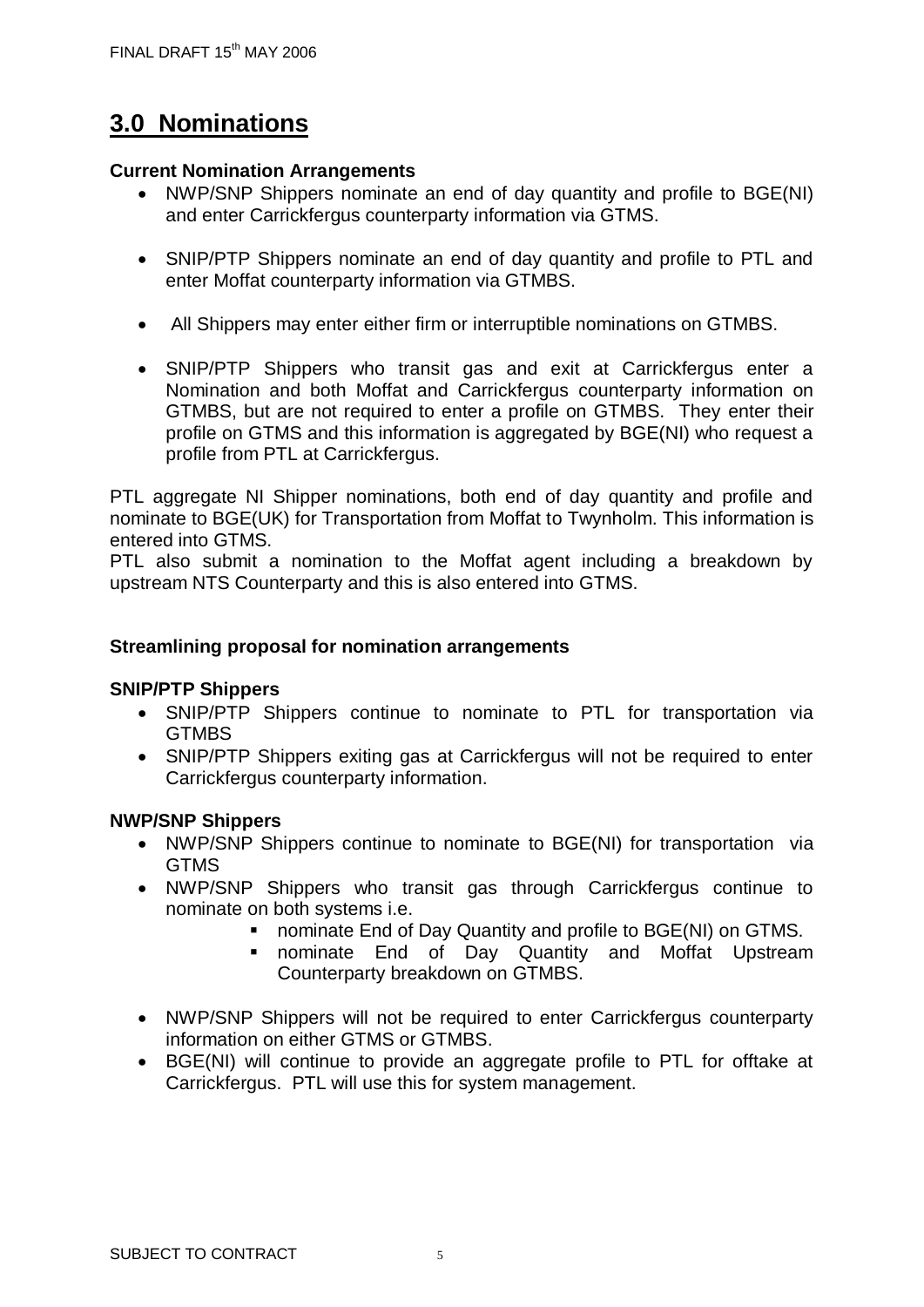### **GTMS-GTMBS interface**

It is proposed to automate this process via a GTMS – GTMBS interface. This interface will also be used between PTL and BGE(UK) at Twynholm.

BGE(NI) and PTL will continue to investigate options to further streamline the nomination process for Shippers who nominate on both GTMS and GTMBS, however it should be noted that under this proposal the Carrickfergus counterparty matching information is no longer required to be entered by Shippers transiting SNIP/PTP, and the only duplicate information entered by Shippers is reduced to a single end of day quantity number on both GTMS and GTMBS.

The DPO's feel that the interface between GTMS and GTMBS should be developed in two phases to ensure a robust and cost effective solution is implemented;

- Phase one an operator to operator interface at Carrickfergus and Twynholm
- Phase two a single Shipper facing interface into the two systems

### **Nominations for Greater Belfast and the Lisburn offtake**

It is proposed that shippers to Belfast will input a single aggregate nomination for the four physical Greater Belfast exit points on GTMBS (Larne Torytown, Knocknagoney and Lisburn). The three existing exit points are on the PTP but Lisburn will be a physical exit point from the SNP.

A shipper to Belfast will not be required to enter a nomination for the Lisburn offtake on GTMS but will acknowledge in the BGE(NI) Transmission Code that the Transporter BGE(NI) will use the previous days allocation as the nominated amount for the Day D.

It is anticipated that this nomination information will be used by the BGE(NI) only in exceptional circumstances such as capacity restrictions or emergencies.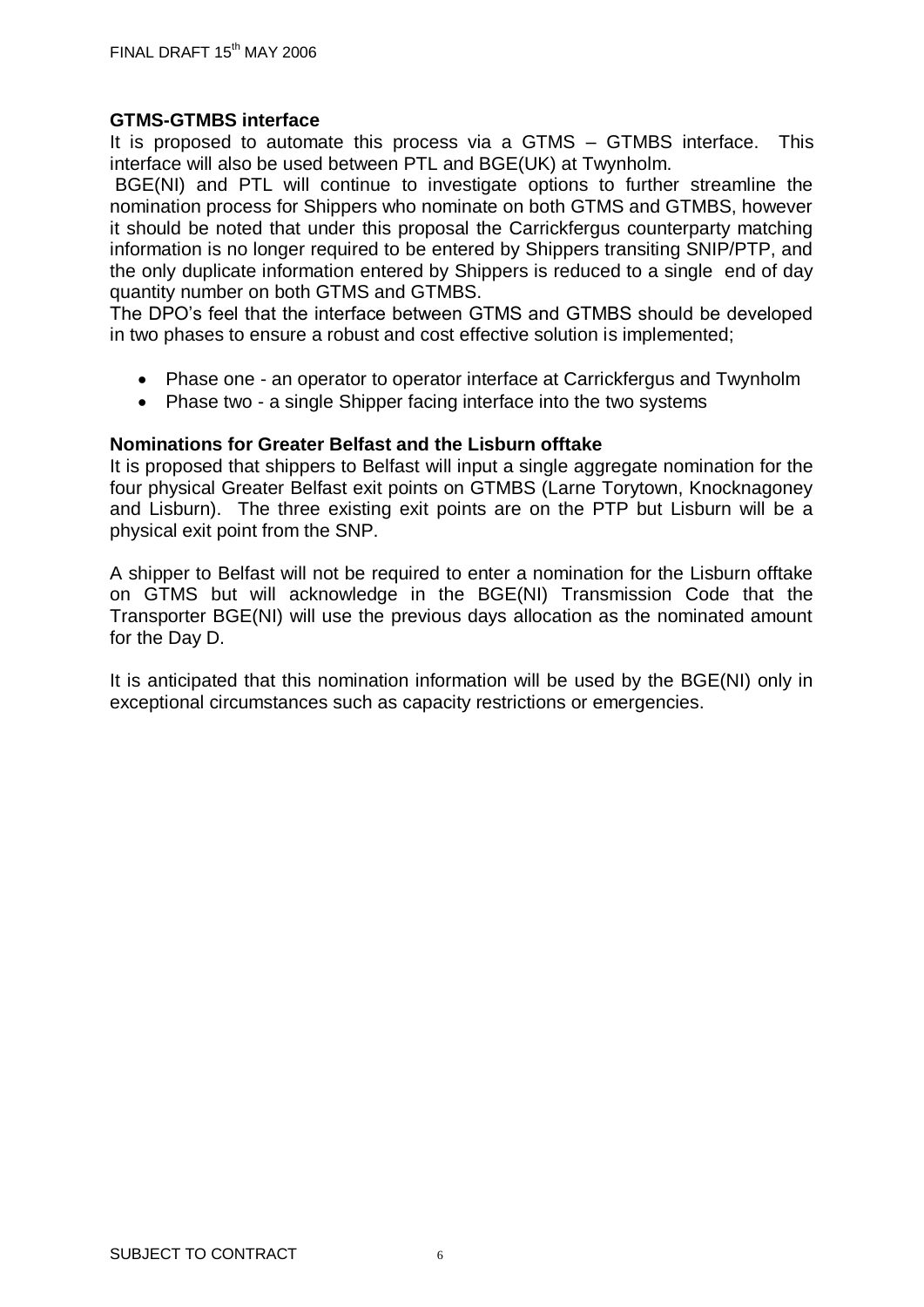## **4.0 Allocation – Streamlining Proposal**

### **Allocations for Shippers Exiting SNIP**

It is proposed that there will be no change to the process for allocating shippers exiting SNIP. The SNIP Agent will continue to input the Moffat Agent allocation for entry and the metered quantity will be allocated at Exit. The Shippers will balance between Moffat and their Exit Point from the Postalised Network. The shipper's imbalance will be calculated on GTMBS.

### **Allocations for Shippers Exiting NWP/SNP**

It is proposed that Shippers' imbalance will be calculated by BGE(NI) on their Moffat Entry Allocation and their metered Exit allocation from the Postalised Network. This will be calculated on GTMS. It is proposed at the Moffat Agent Entry allocation will be sent automatically to BGE(NI) through an interface between GTMS(NI) and GTMS(MAA).

Shippers will be allocated the metered quantity at their Exit Point from the postalised network.

Shippers will not receive an allocation at Carrickfergus under the BGE(NI) Code or the PTL Code. Currently they are allocated at Entry to SNP/NWP under the BGE(NI) Code and allocated at Exit from SNIP/PTP under the PTL Code.

### **Allocation for Shippers to Greater Belfast**

The current Distribution Transportation arrangements contemplate Phoenix Distribution booking capacity on the postalised transmission network for all shippers to Belfast. The current arrangements require all PS Gas Suppliers to become Shippers by acceding to the Phoenix and PTL Transmission Codes and nominating on an interruptible basis against the Phoenix Distribution Capacity. (This includes Phoenix Supply). The existing three Belfast physical exit points are treated as a single aggregate exit point for the purpose of calculating imbalances on the SNIP/PTP pipeline. Imbalances are calculated on GTMBS.

It is proposed that this arrangement will be expanded to incorporate Lisburn and that the gas metered at the Lisburn offtake from SNP will be added to that metered at the three existing PTP physical offtakes by a Scada system interface. It is understood that Phoenix Distribution will allocate the gas to Belfast Shippers PS Gas Supplier at Belfast in accordance with Section D of the Phoenix Distribution Code and these allocations will be entered on GTMBS. It is proposed that Belfast PS Gas Suppliers imbalances will be calculated on GTMBS. This will require the meter information from Lisburn to be linked into GTMBS via Scada.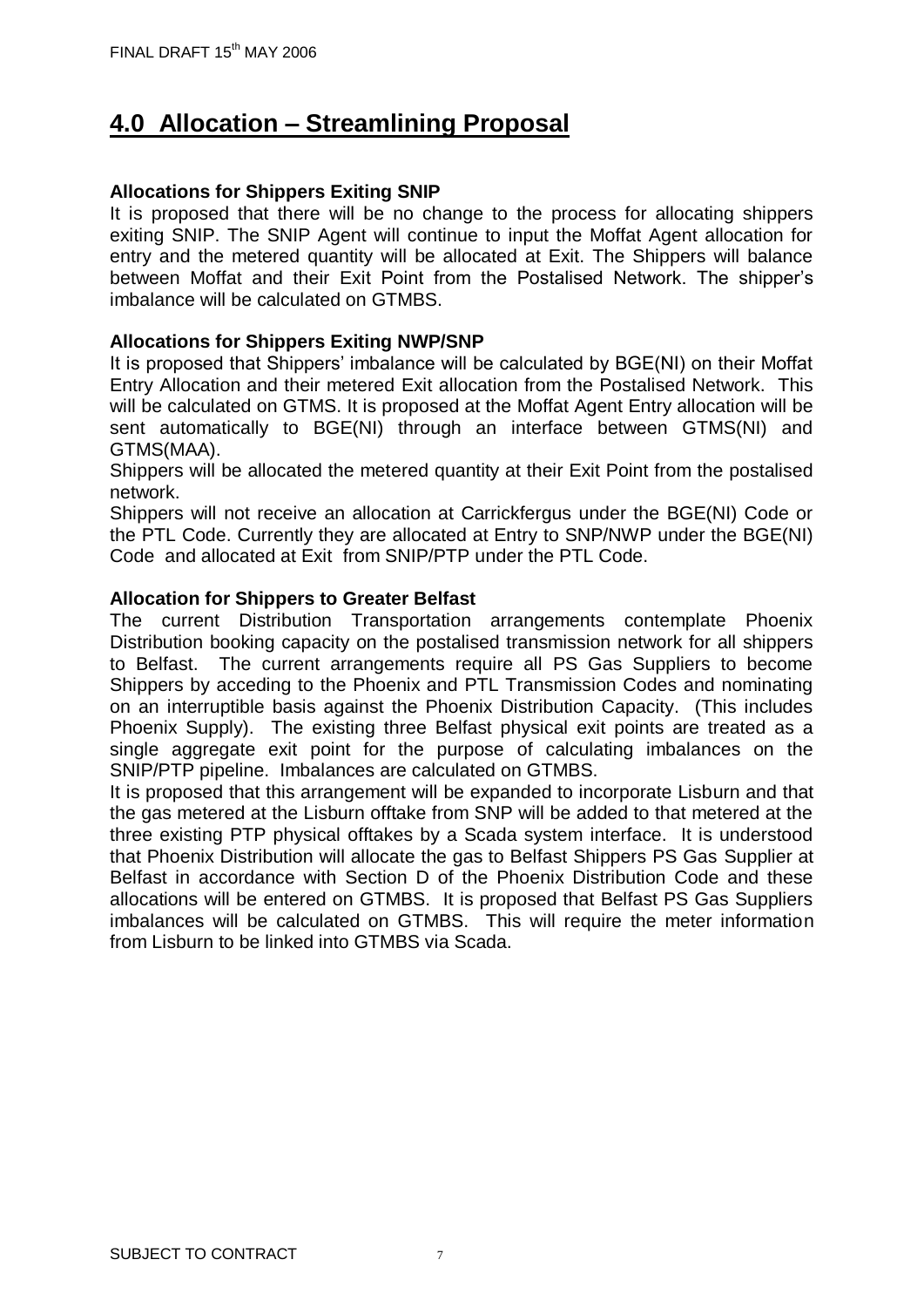# **5.0 Balancing the Postalised Network**

### **Current Balancing Arrangements**

The Postalised Network currently comprises two separate balancing zones;

- The SNIP/PTP balanced by PTL
- The NWP/SNP balanced by BGE(NI)

PTL balance the SNIP/PTP by contracting with a balancing gas supplier for balancing gas buys and balancing gas sells from SNIP/PTP.

BGE(NI) balance the NWP/SNP by selling and buying gas from PTL at Carrickfergus under the Balancing Gas Agreement.

There is a separate neutrality/disbursement account for balancing payments and receipts on each zone.

### **Streamlining proposal for Balancing Arrangements**

It is proposed that the valve at Carrickfergus will be set in free flow, and gas will be allowed to flow freely from SNIP/PTP to NWP/SNP. Advantages for this mode of operation have been identified in the pressure report completed by the DPO's in December 2005.

It is proposed that if for operational reasons, gas is required to flow back from NWP/SNP into SNIP/PTP the operators will agree procedures to allow this, and the equipment is already in place to allow this to happen.

Gas flows will be tracked between the two pipeline systems and accounted for in accordance with current practice to allow the DPO's track stock and UAG on their systems.

Gas will be allowed to flow between the two pipelines to optimise the operation of the Postalised Network with the aim of reducing the requirement for balancing actions.

Balancing gas transactions will not be required at Carrickfergus under the new arrangements, and a single balancing gas zone and single disbursement account will be implemented on the Postalised Network.

It is envisaged that arrangements for balancing gas purchases shall continue unchanged. It is proposed the current System Sell arrangements be developed to avail of increased options for selling gas from the Postalised Network when a single balancing zone is implemented.

Arrangements to document the joint operation and balancing of the Postalised Network will be included in the Northern Ireland Network Operators Agreement (NINOA). Development of detailed procedures between BGE(NI) and PTL will be required. Review of the Safety Cases may also be required to take cognisance of the balancing arrangements under the new regime.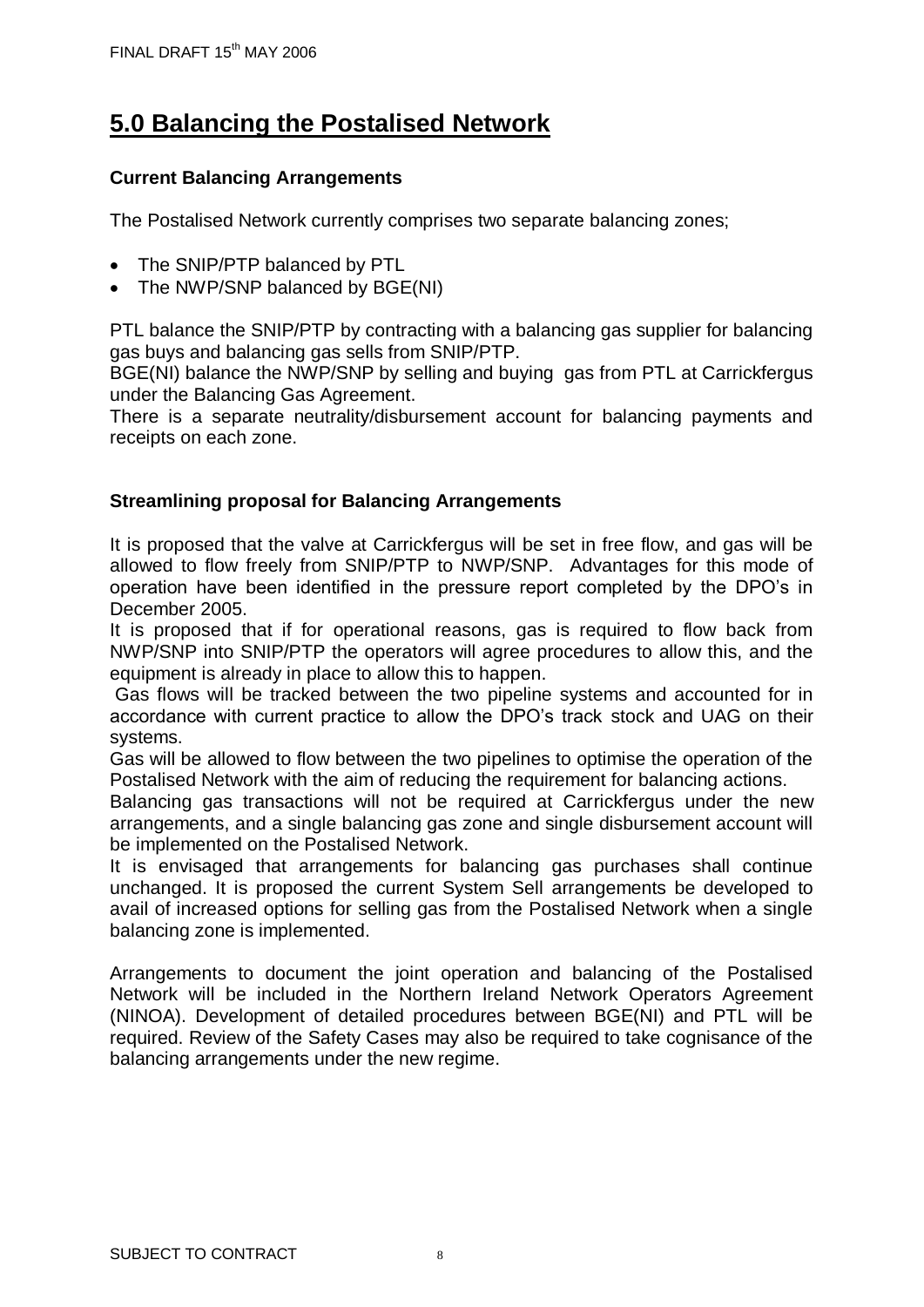## **6.0 Invoicing – Streamlining Proposal**

### **Invoicing of PS Transmission Charges (Capacity & Commodity) and PS Code Charges**

It is proposed that the existing Licence and Code arrangements whereby the exiting DPO invoices the PS Gas Supplier for PS Transmission charges and PS Code Charges is continued.

### **Invoicing of Shippers exiting SNIP**

It is proposed that there is no change to the invoicing process for shippers exiting SNIP. Invoices for PS Transmission and PS Code Charges for the Postalised Network will be calculated by GTMBS and issued by PTL.

### **Invoicing of shippers exiting NWP/SNP**

Shippers exiting NWP/SNP will receive one invoice for PS Code Charges on the Postalised Network. Invoices for PS Transmission and PS Code Charges for the Postalised Network will be calculated by GTMS and issued by BGE(NI).

The Greater Belfast offtake is an exceptional case with three physical offtakes from SNIP/PTP and one from NWP/SNP (Lisburn)

### **Invoicing of Shippers exiting at Greater Belfast**

It is proposed that Phoenix Distribution will hold capacity on SNIP, PTP and NWP/SNP under the three transmission codes.

Phoenix Distribution will not be required to pay PS Transmission Charges under the PTL Code for transiting gas to the three existing Belfast exit points, but will be invoiced by Phoenix Transmission as the exiting DPO under the Phoenix transmission Code i.e. no change to existing arrangements. Phoenix will not be required to pay PS Transmission Charges under either the PTL Code or the Phoenix Transmission Code for transiting gas to the Lisburn Exit Point from SNP, but will be invoiced by BGE(NI) for PS Transmission Capacity charges at the Lisburn offtake.

Phoenix Transmission will invoice PS Transmission Commodity Charges for all Greater Belfast offtakes including Lisburn to Suppliers in Belfast via arrangements in the Phoenix Distribution Code.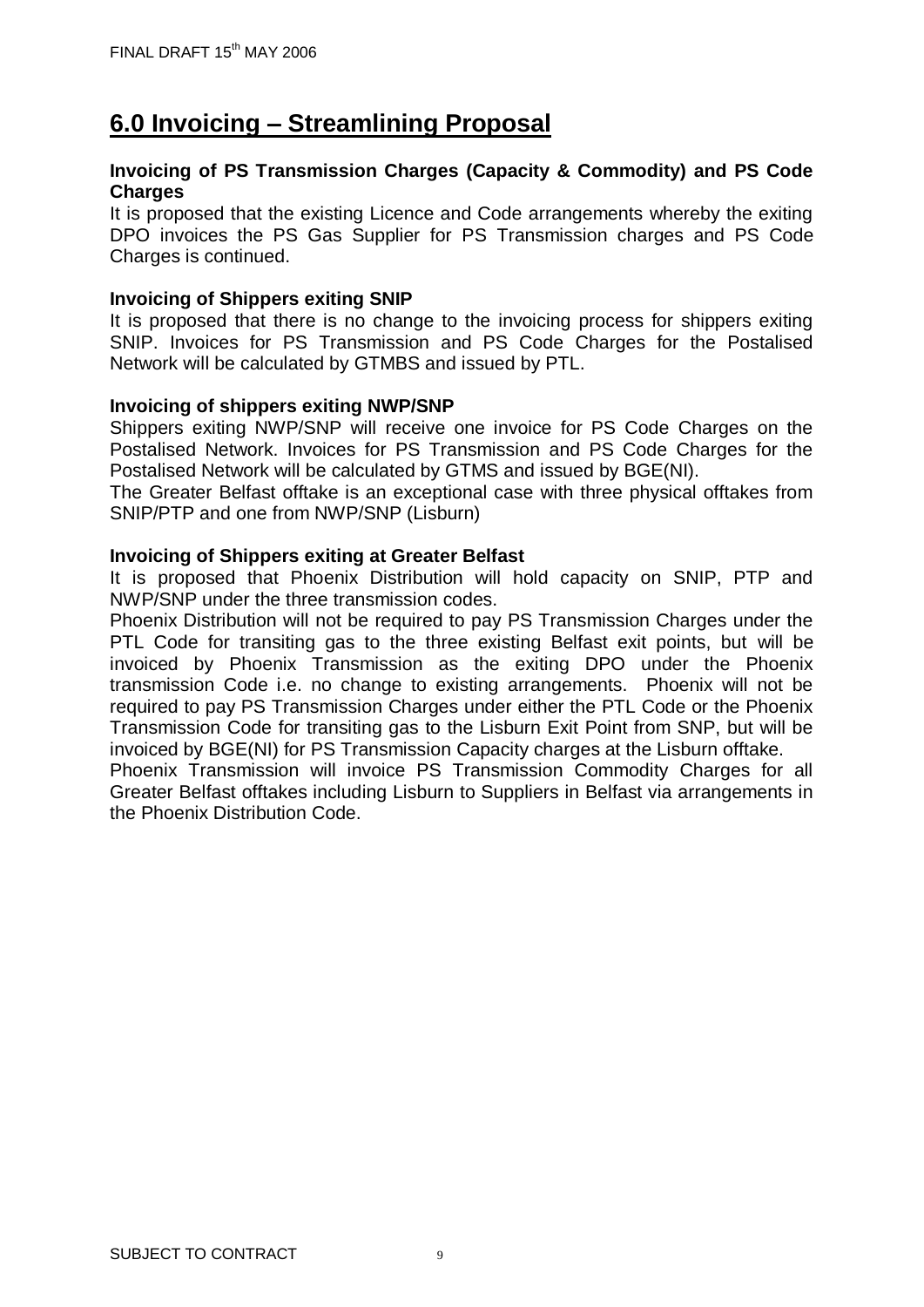## **7.0 Postalised Network Disbursement Account**

It is proposed that BGE(NI) and PTL will jointly manage the Postalised Network Disbursement Account.

The following information is required to generate a single disbursements account for the Postalised Network;

|                                                | <b>Calculated by</b> | <b>System</b> |
|------------------------------------------------|----------------------|---------------|
| Cost of balancing gas buys<br>$\bullet$        | <b>PTL</b>           |               |
| Cost of balancing gas sells<br>$\bullet$       | <b>PTL</b>           |               |
| <b>Shipper Code Charges</b><br>$\bullet$       |                      |               |
| <b>CESB</b><br>$\blacksquare$                  | BGE(NI)              | GTMS(NI)      |
| firmus energy                                  | BGE(NI)              | GTMS(NI)      |
| <b>PPL</b>                                     | <b>PTL</b>           | <b>GTMBS</b>  |
| Phoenix                                        | <b>PTL</b>           | <b>GTMBS</b>  |
| <b>BGT</b><br>$\blacksquare$                   | <b>PTL</b>           | <b>GTMBS</b>  |
| <b>Shipper Monthly Throughput</b><br>$\bullet$ |                      |               |
| <b>CESB</b>                                    | BGE(NI)              | GTMS(NI)      |
| firmus energy<br>٠                             | BGE(NI)              | GTMS(NI)      |
| <b>PPL</b>                                     | <b>PTL</b>           | <b>GTMBS</b>  |
| Phoenix                                        | <b>PTL</b>           | <b>GTMBS</b>  |
| <b>BGT</b>                                     | PTL                  | <b>GTMBS</b>  |

• Total System Throughput =  $\Sigma$  Shipper Monthly Throughput

PTL will continue to calculate and invoice PS Code Charges for Shippers exiting SNIP/PTP and BGE(NI) will continue to calculate and invoice PS Code Charges for Shippers exiting NWP/SNP.

BGE(NI) will use the Moffat entry allocation via a GTMS(MAA)-GTMS(NI) interface to calculate Code Charges for those Shippers exiting NWP/SNP ( from Moffat to the respective Exit Point).All Shippers will balance between Moffat and their Exit point from the Postalised Network.

The Shippers total monthly throughputs based on their exit allocation and the total system throughput, will be used to pro-rate any surplus or shortfall in the disbursement account back to Shippers at the end of the month.

Each month a Shipper will receive, from their exiting DPO, an invoice for PS Code Charges and their disbursement account smear-back credit/debit statement (For clarity PTL will continue to invoice Shippers to Greater Belfast for PS Code Charges). The Shipper will net these amounts off and pay the balance into the Postalised Network Disbursement Account.

Work is ongoing between PTL and BGE(NI) to determine how the Postalised Network Disbursement Account may best be systemised, and how the actual disbursement account will be set-up and administered. It is proposed that the administration of the disbursement account for the Postalised Network will build on current practice in both balancing zones including level of information, balancing and scheduling costs and charges.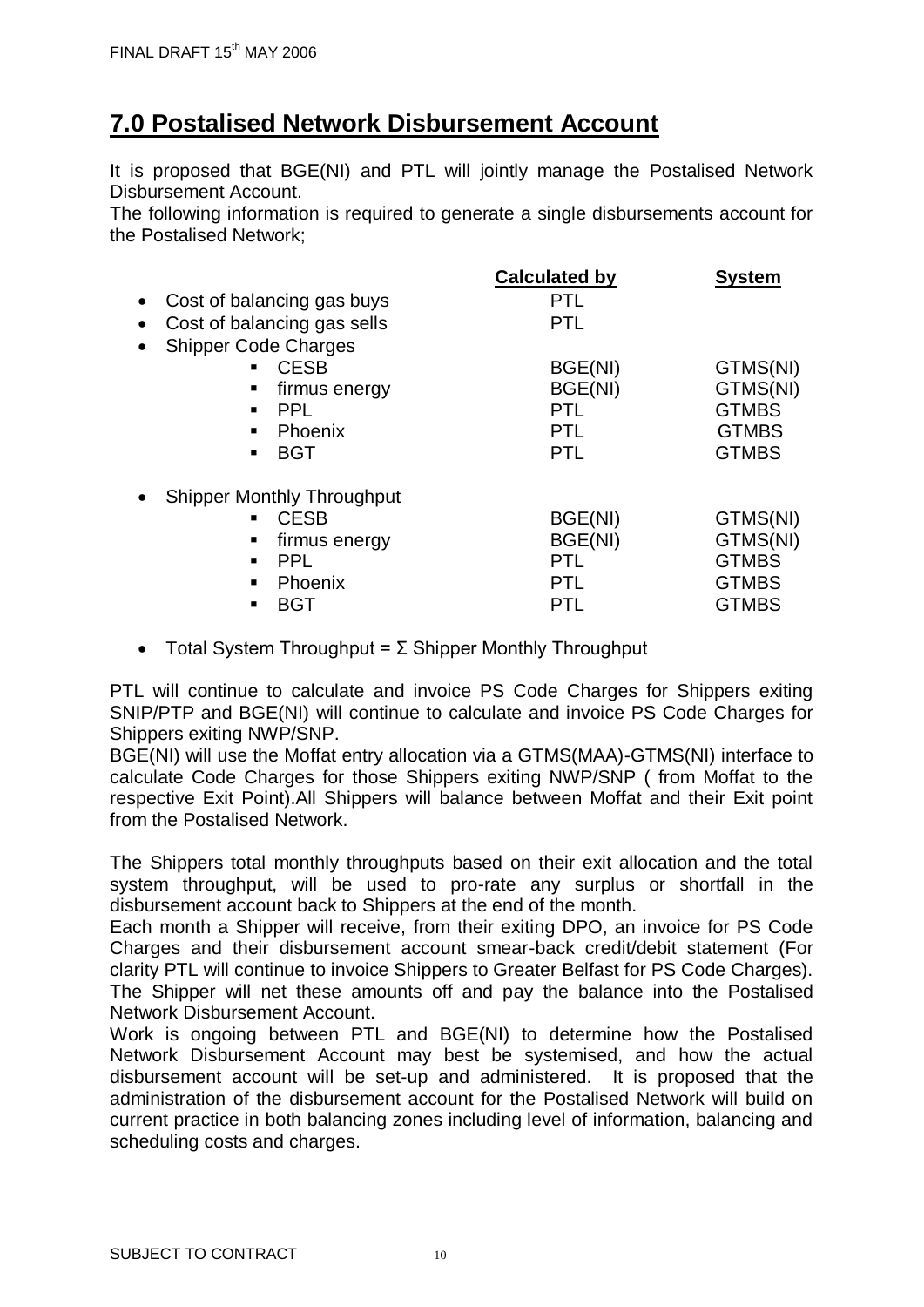## **8.0 Development & Implementation Costs**

The DPO's will request NIAER to allow costs incurred in developing and implementing the new arrangements be recovered through their allowed revenues under their respective licences and a mechanism to facilitate this will be required. The DPO's are keen to develop arrangements which build on the current licences transportation arrangements and systems in order to minimise development and implementation costs.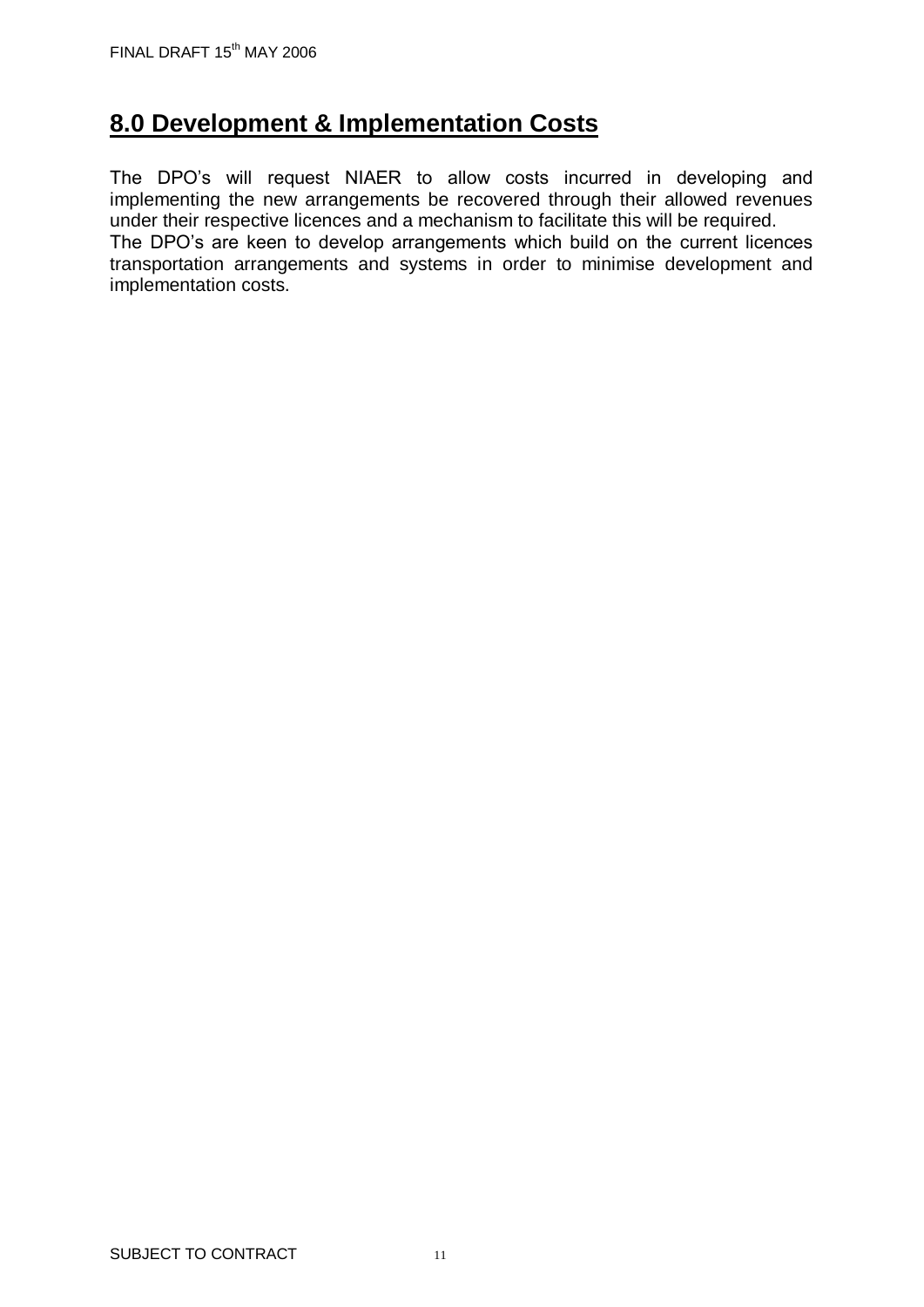## **Appendix 1**

Transportation Arrangements Matrix